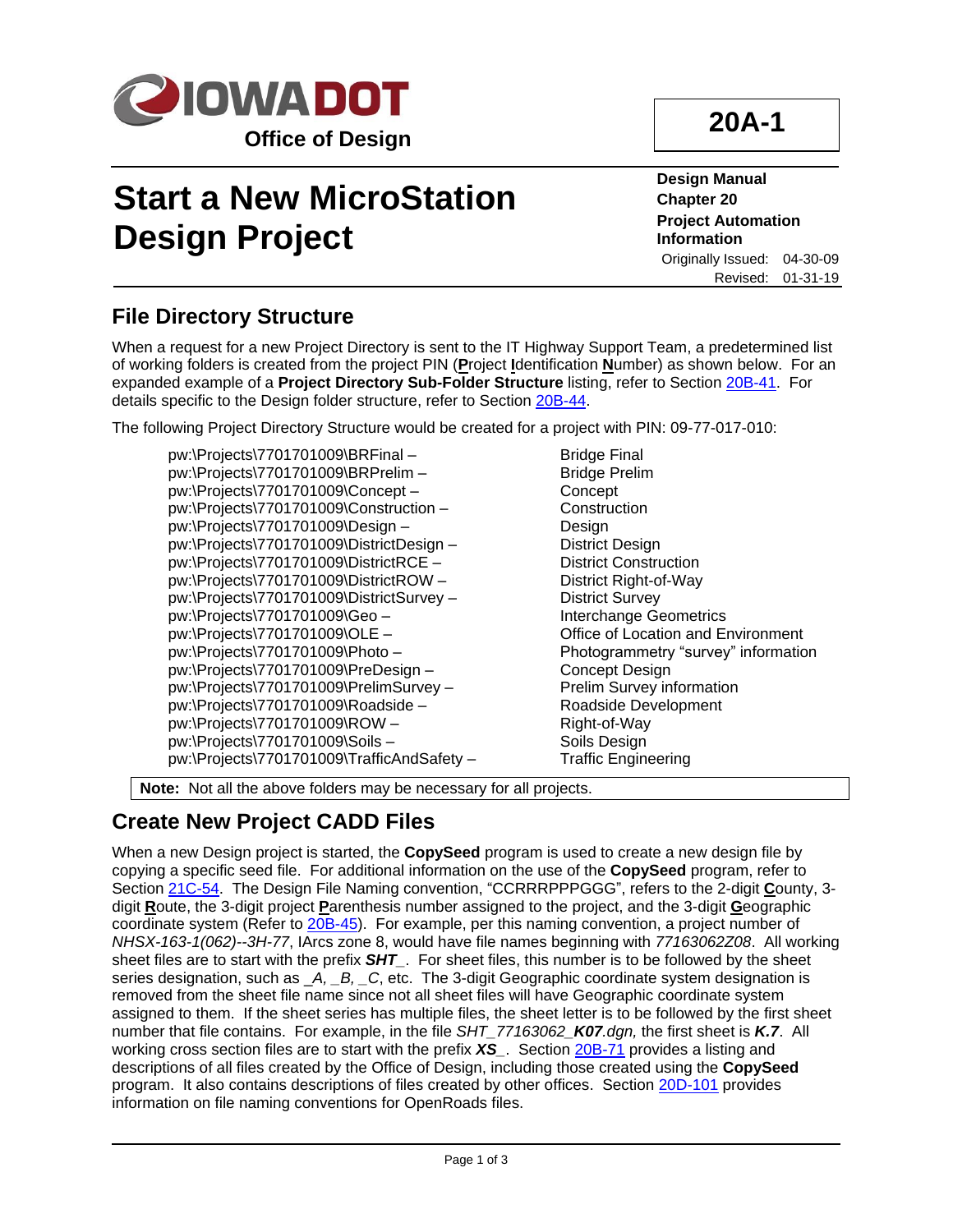New design files must have the correct geographical coordinate system selected so that any references attached to this file will load into the correct location. This will be selected during the CopySeed file creation, and can be checked through *Tools- >Geographic->Select Geographic Coordinate System*.

| M. Geographic Coordinate Sys |                                          |  |  |
|------------------------------|------------------------------------------|--|--|
|                              | C & P F & C X                            |  |  |
|                              | Current Geographic Coordinate System     |  |  |
|                              | Name: laRCS Zone 8                       |  |  |
|                              | Description: Ames-Des Moines (TM)        |  |  |
|                              | Source: lowa Dept of Transportation 2014 |  |  |
|                              |                                          |  |  |

### **Starting a file**

 $\sqrt{\ }$ 

The MicroStation file that is used as the seed file to create a new design file contains only a single default model with multiple references to any information or data needed. Sheet files will be the only files with multiple sheet models per file (up to 50).

#### **Setting the Annotation Scale for the File**

Open the Models dialogue window (pink arrow):



Right click on the default model and select *Properties*:

| Models            |                             |                                               |  | × |
|-------------------|-----------------------------|-----------------------------------------------|--|---|
|                   |                             |                                               |  |   |
| Type 2D/3D Name   | Description                 | Design File<br>⋇                              |  |   |
| Default<br>σ      | Open                        | c:\pw_work\pwmain\npaul\d0920860\77163062Z08_ |  |   |
|                   | Copy<br>Add Link to Element |                                               |  |   |
|                   | Delete<br>Rename            |                                               |  |   |
|                   | <b>Properties</b>           |                                               |  |   |
| بالمستحقق والمعار |                             |                                               |  |   |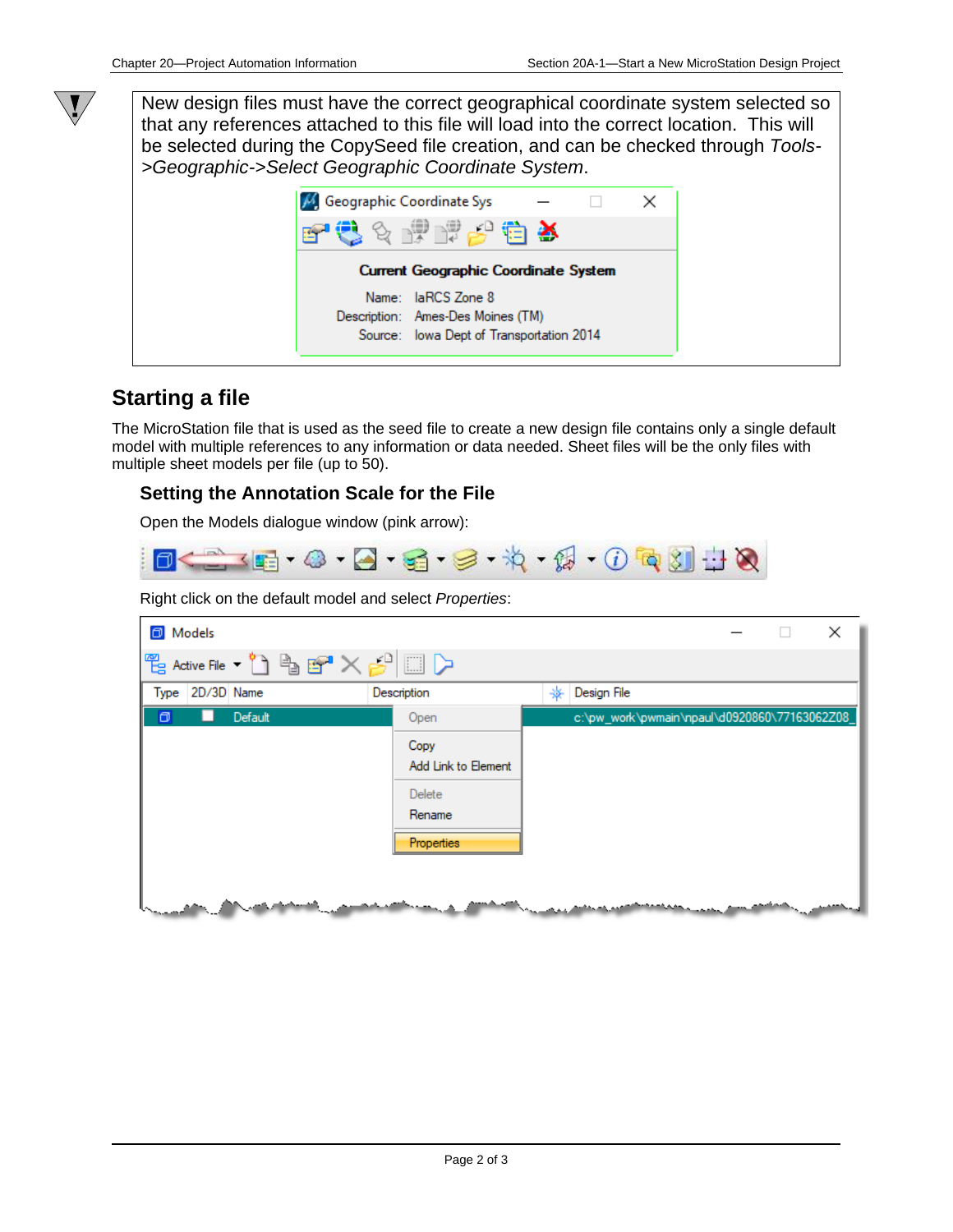The scale of the model can be changed with the drop down indicated (red arrow).

Make sure the Propagate Annotation Scale box is checked (green arrow) and that the Line Style Scale drop down is set to **Annotation Scale** (blue arrow).

Click the OK button to finish.

| <b>Model Properties</b> |                                                                 |
|-------------------------|-----------------------------------------------------------------|
| Type:                   | Design $\blacktriangledown$<br>$2D =$                           |
| Name:                   | I Default                                                       |
| Description:            |                                                                 |
| Ref Logical:            |                                                                 |
| А.                      | $1" = 100"$                                                     |
|                         | ◯ Propagate Annotation Scale                                    |
|                         | Line Style Scale: Annotation Scale                              |
|                         | ◯ Update Fields Automatically                                   |
| Cell Properties         |                                                                 |
|                         | Can be placed as a cell Cell Type: Graphic $\blacktriangledown$ |
|                         | Can be placed as an annotation cell                             |
| ок                      | Cancel                                                          |

#### **Attach Additional References to a New File**

When additional reference attachment(s) are required, they should be attached through the MicroStation reference attach tool (red arrow). Multiple references may be selected to be attached all at once.



#### **Copy, Rotate, and Scale Text Elements from Reference to Active File**

Text items will rarely be referenced to other models because the scale or rotation angle of the original elements is likely incorrect for any other model, and the text does not use annotation scale to properly adjust to the model's settings. If the same text elements are required in two separate files, but at a different scale or rotation angle, the **MicroStation Copy, Rotate, and Scale** tools should be used to create the necessary size and rotation variation(s).